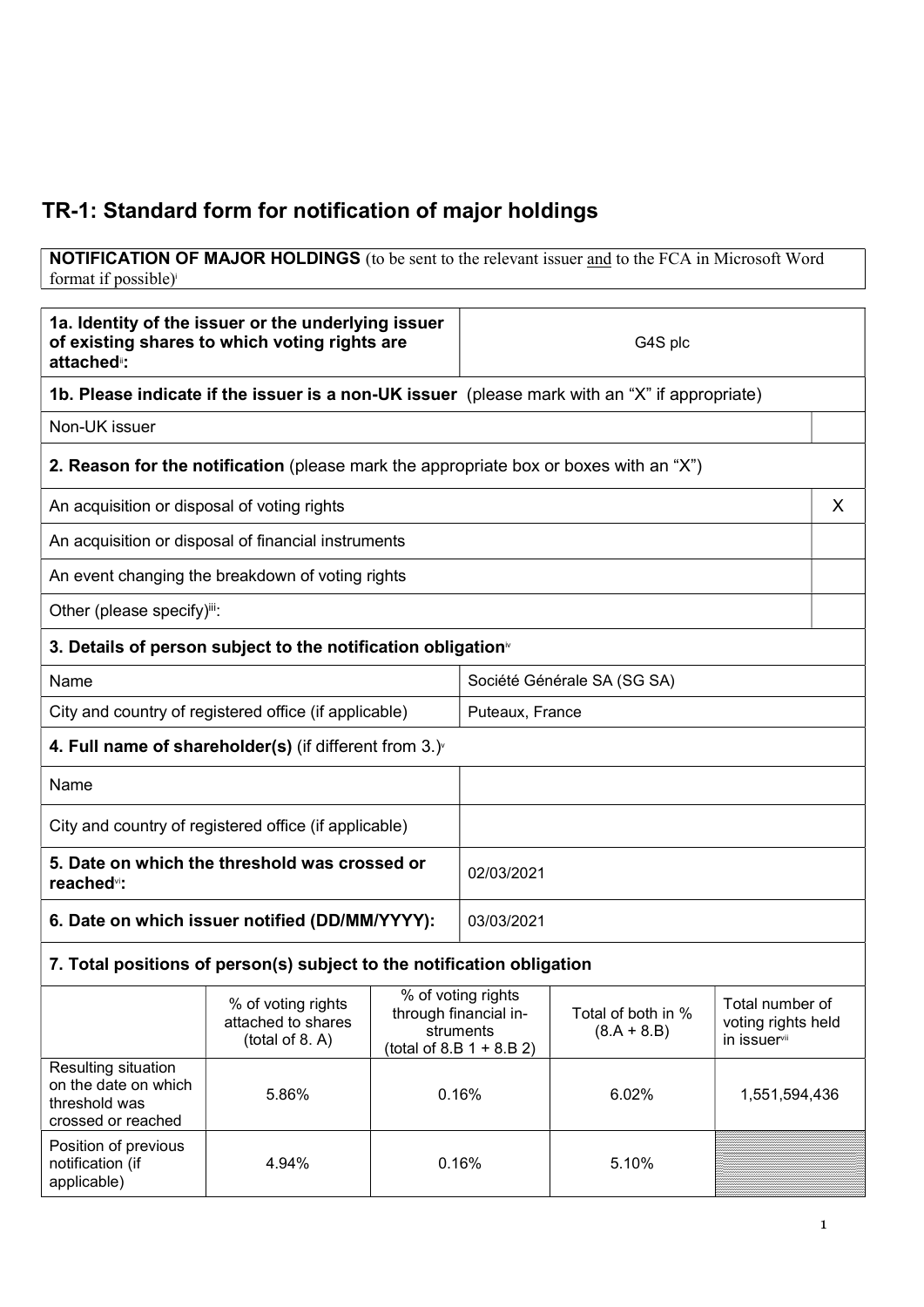## 8. Notified details of the resulting situation on the date on which the threshold was crossed or reached<sup>viii</sup>

## A: Voting rights attached to shares

| Class/type of<br>shares<br>ISIN code (if possible) | Number of voting rightsix |                               | % of voting rights        |                               |
|----------------------------------------------------|---------------------------|-------------------------------|---------------------------|-------------------------------|
|                                                    | <b>Direct</b><br>(DTR5.1) | <b>Indirect</b><br>(DTR5.2.1) | <b>Direct</b><br>(DTR5.1) | <b>Indirect</b><br>(DTR5.2.1) |
| GB00B01FLG62<br>Ordinary shares                    | 63,072,363                | 0                             | 4.06%                     | $0.00\%$                      |
| GB00B01FLG62<br><b>Borrowed Ordinary</b><br>shares | 27,919,744                |                               | 1.80%                     | $0.00\%$                      |
| <b>SUBTOTAL 8. A</b>                               | 90,992,107                |                               | 5.86%                     |                               |

| B 1: Financial Instruments according to DTR5.3.1R (1) (a) |                                        |                                         |                                                                                                        |                    |
|-----------------------------------------------------------|----------------------------------------|-----------------------------------------|--------------------------------------------------------------------------------------------------------|--------------------|
| <b>Type of financial</b><br>instrument                    | <b>Expiration</b><br>date <sup>x</sup> | Exercise/<br><b>Conversion Periodxi</b> | <b>Number of voting rights</b><br>that may be acquired if<br>the instrument is<br>exercised/converted. | % of voting rights |
|                                                           |                                        |                                         |                                                                                                        |                    |
|                                                           |                                        |                                         |                                                                                                        |                    |
|                                                           |                                        |                                         |                                                                                                        |                    |
|                                                           |                                        | <b>SUBTOTAL 8. B 1</b>                  |                                                                                                        |                    |

| B 2: Financial Instruments with similar economic effect according to DTR5.3.1R (1) (b) |                               |                                             |                                                     |                            |                    |
|----------------------------------------------------------------------------------------|-------------------------------|---------------------------------------------|-----------------------------------------------------|----------------------------|--------------------|
| <b>Type of financial</b><br>instrument                                                 | <b>Expiration</b><br>$date^x$ | Exercise/<br><b>Conversion</b><br>Period xi | <b>Physical or</b><br>cash<br><b>settlement</b> xii | Number of<br>voting rights | % of voting rights |
| Contract for<br><b>Difference</b>                                                      | N/A                           | N/A                                         | Cash                                                | 56,542                     | $0.00\%$           |
| OTC Call option                                                                        | 03/01/2033                    | Till 03/01/2033                             | Cash                                                | 1,200,000                  | 0.08%              |
| Listed call warrant                                                                    | 03/01/2033                    | Till 03/01/2033                             | Cash                                                | 1,200,000                  | 0.08%              |
|                                                                                        |                               |                                             | <b>SUBTOTAL</b><br>8.B.2                            | 2,456,542                  | 0.16%              |